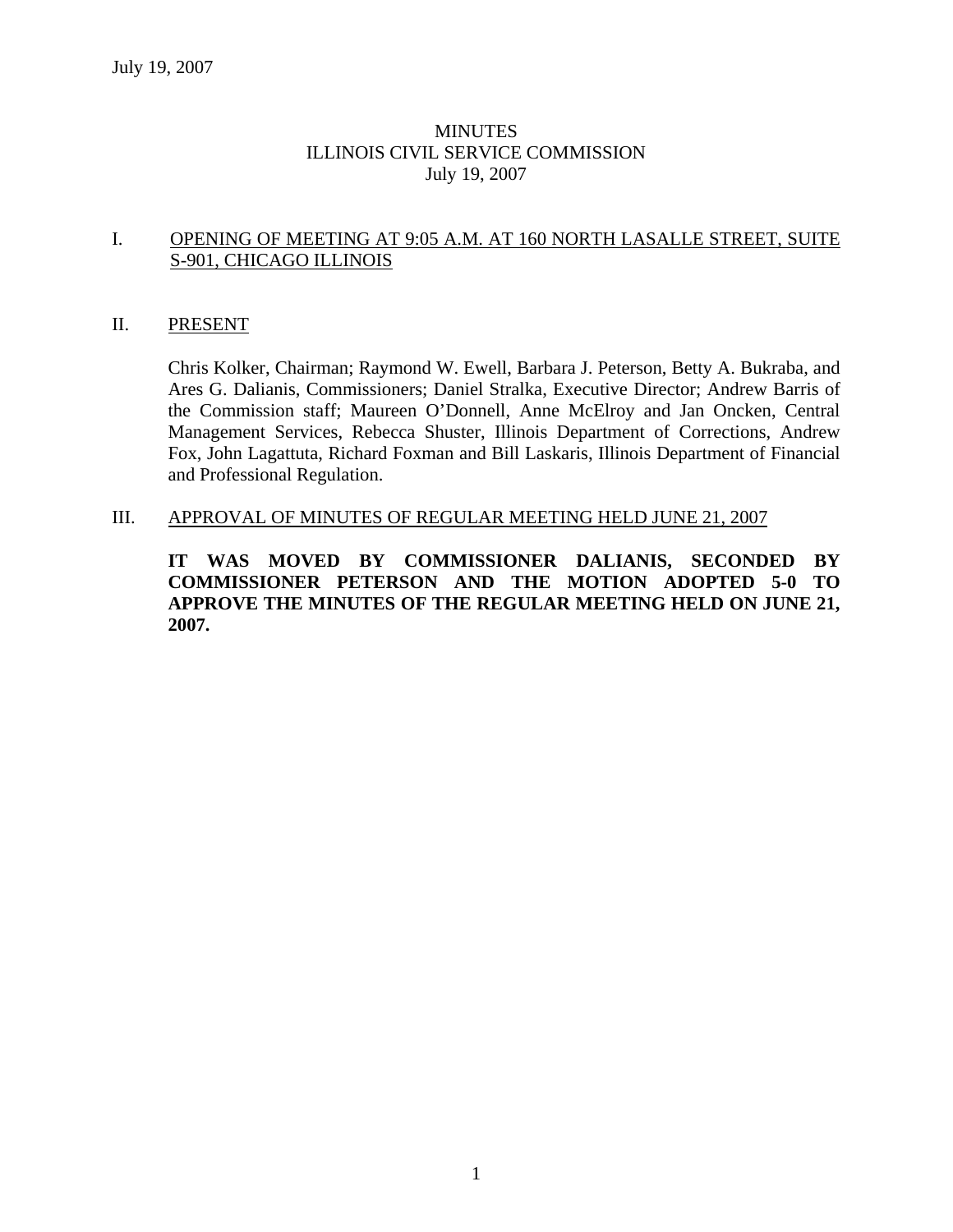#### IV. **EXEMPTIONS UNDER SECTION 4d(3) OF THE PERSONNEL CODE**

# A. Report on Exempt Positions

| <u>Agency</u> | Total<br><b>Employees</b> | Number of Exempt<br><b>Positions</b> |
|---------------|---------------------------|--------------------------------------|
|               |                           |                                      |
|               |                           |                                      |
|               |                           |                                      |
|               |                           |                                      |
|               |                           |                                      |
|               |                           |                                      |
|               |                           |                                      |
|               |                           |                                      |
|               |                           |                                      |
|               |                           |                                      |
|               |                           |                                      |
|               |                           |                                      |
|               |                           |                                      |
|               |                           |                                      |
|               |                           |                                      |
|               |                           |                                      |
|               |                           |                                      |
|               |                           |                                      |
|               |                           |                                      |
|               |                           |                                      |
|               |                           |                                      |
|               |                           |                                      |
|               |                           |                                      |
|               |                           |                                      |
|               |                           |                                      |
|               |                           |                                      |
|               |                           |                                      |
|               |                           |                                      |
|               |                           |                                      |
|               |                           |                                      |
|               |                           |                                      |
|               |                           |                                      |
|               |                           |                                      |
|               |                           |                                      |
|               |                           |                                      |
|               |                           |                                      |
|               |                           |                                      |
|               |                           |                                      |
|               |                           |                                      |
|               |                           |                                      |
|               |                           |                                      |
|               |                           |                                      |
|               |                           |                                      |
|               |                           |                                      |
|               |                           |                                      |
|               |                           |                                      |
|               |                           |                                      |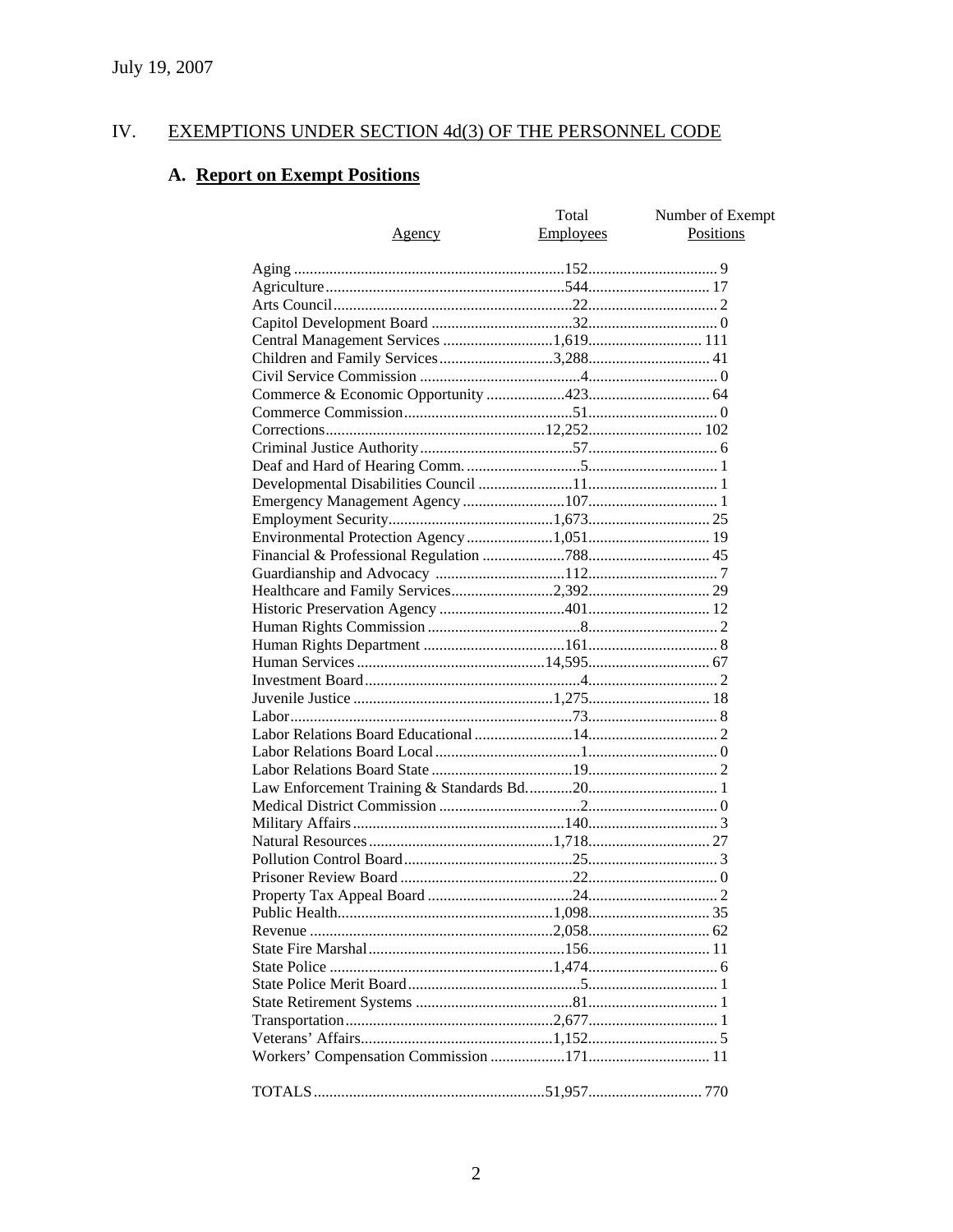#### **B. Governing Rule - Jurisdiction B Exemptions**

- a) Before a position shall qualify for exemption from Jurisdiction B under Section 4d(3) of the Personnel Code, the position shall be directly responsible to:
	- 1. The Governor, or
	- 2. A departmental director or assistant director appointed by the Governor, or
	- 3. A board or commission appointed by the Governor, or
	- 4. The head of an agency created by Executive Order, or the director or assistant director of an agency carrying out statutory powers, whose offices are created by the Governor subject to legislative veto under Article V, Section 11, of the Constitution of 1970, which agency head, director, or assistant director may themselves be subject to exemption under Section 4d(3), or
	- 5. In an agency having a statutory assistant director, a deputy director exercising full line authority under the director for all operating entities of the agency, provided the statutory role of assistant director is vacant or is assigned clearly distinct and separate duties from the deputy director and as a colleague to him, or
	- 6. A line position organizationally located between the director and/or assistant director and a subordinate statutorily exempt position(s), provided the position proposed for exemption has line authority over the statutory exempt position(s), or
	- 7. The elected head of an independent agency in the executive, legislative, or judicial branch of government.
- b) If a position meets the above criterion, it must, in addition, be responsible for one or more of the following before it shall be approved as exempt:
	- 1. Directs programs defined by statute and/or departmental, board, or commission policy or possess significant authority when acting in the capacity of a director of programs to bind the agency.
	- 2. Makes decisions in exercising principal responsibility for the determination or execution of policy which fix objectives or state the principles to control action toward operating objectives of one or more divisions, such decisions being subject to review or reversal only by the director, assistant director, board or commission.
	- 3. Participates in the planning and programming of departmental, board, or commission activities, integrating the plans and projections of related divisions, and the scheduling of projected work programs of those agencies.

\* \* \*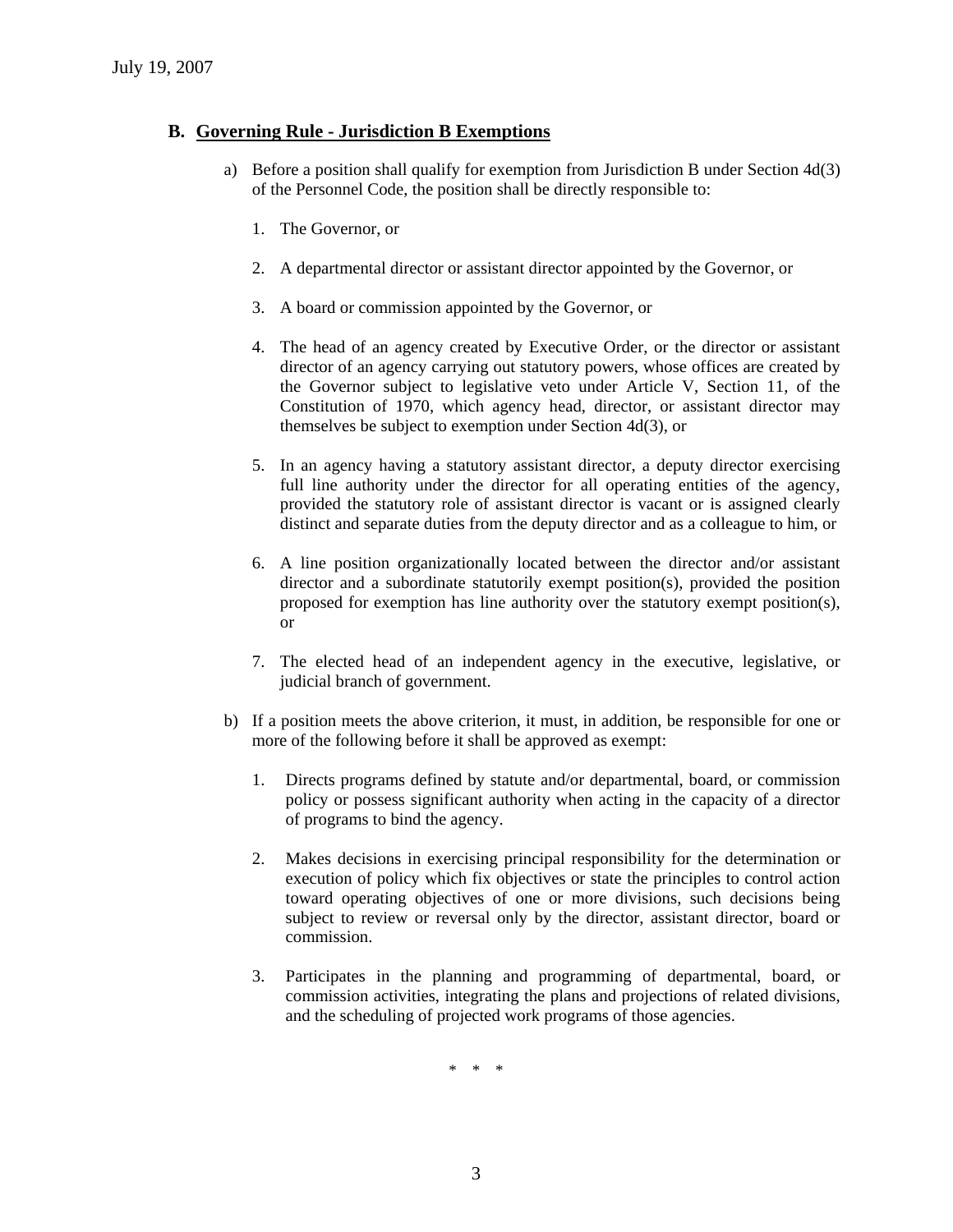# **C. Requests for 4d(3) Exemption**

- With regard to Item C, Executive Director Daniel Stralka reported that this position reports to the agency director and will function as a co-chief of staff with principal policy responsibilities for several agency programs. The agency had previously requested that this request be continued as it needed to clarify several position descriptions for subordinate positions whose principal policy exempt status may have been negatively impacted by the approved exemption of this position. As that has been accomplished, staff recommends approval of this position.
- With regard to Items E through H which are all related to the Shared Services Center initiative, the agency representative indicated that issues raised at the June meeting have yet to be resolved so another continuance has been requested which staff recommends be granted.
- With regard to Item I, Executive Director Daniel Stralka reported that this position reports to the Chief of Operations who is the equivalent of a statutory assistant director and reports to the agency director. It has principal policy responsibility for developing and implementing programs to comply with statutory protections given prisoners in the areas of placement, segregation and the management of time served to ensure they are not unlawfully incarcerated beyond their entitled release date. Rebecca Shuster, Personnel Manager for the Department of Corrections, added that this position also serves as the transfer coordinator for the agency and provided additional background information on the prisoner reception process, its programmatic importance, and how this position impacts it from a principal policy perspective. For these reasons, staff recommends approval of this position.
- With regard to Items J1-5, Executive Director Daniel Stralka reported that these positions are responsible for all prosecutorial functions within the Enforcement Division of the Department of Professional Regulation. Each of these positions makes independent determinations on whether to proceed with prosecuting the cases within their respective subject matter areas and has the same responsibility before any case can be closed prior to formal hearing. Each position reports to the Director of Statewide Enforcement who is the equivalent of a statutory assistant director and reports to the agency director. John Lagattuta, Director of Statewide Enforcement, added that the agency receives over 6000 complaints per year, of which 3000 proceed to prosecution. Of those 3000, only 50 cases go to formal hearing which means that these positions have principal responsibility for approving the final determinations in 98.4% of the cases within the unit. In response to a question from Chairman Kolker, Director Lagattuta noted that this unit does not have responsibility for prosecuting insurance cases; those are handled elsewhere within the Department of Financial and Professional Regulation. For these reasons, staff recommends approval of these positions.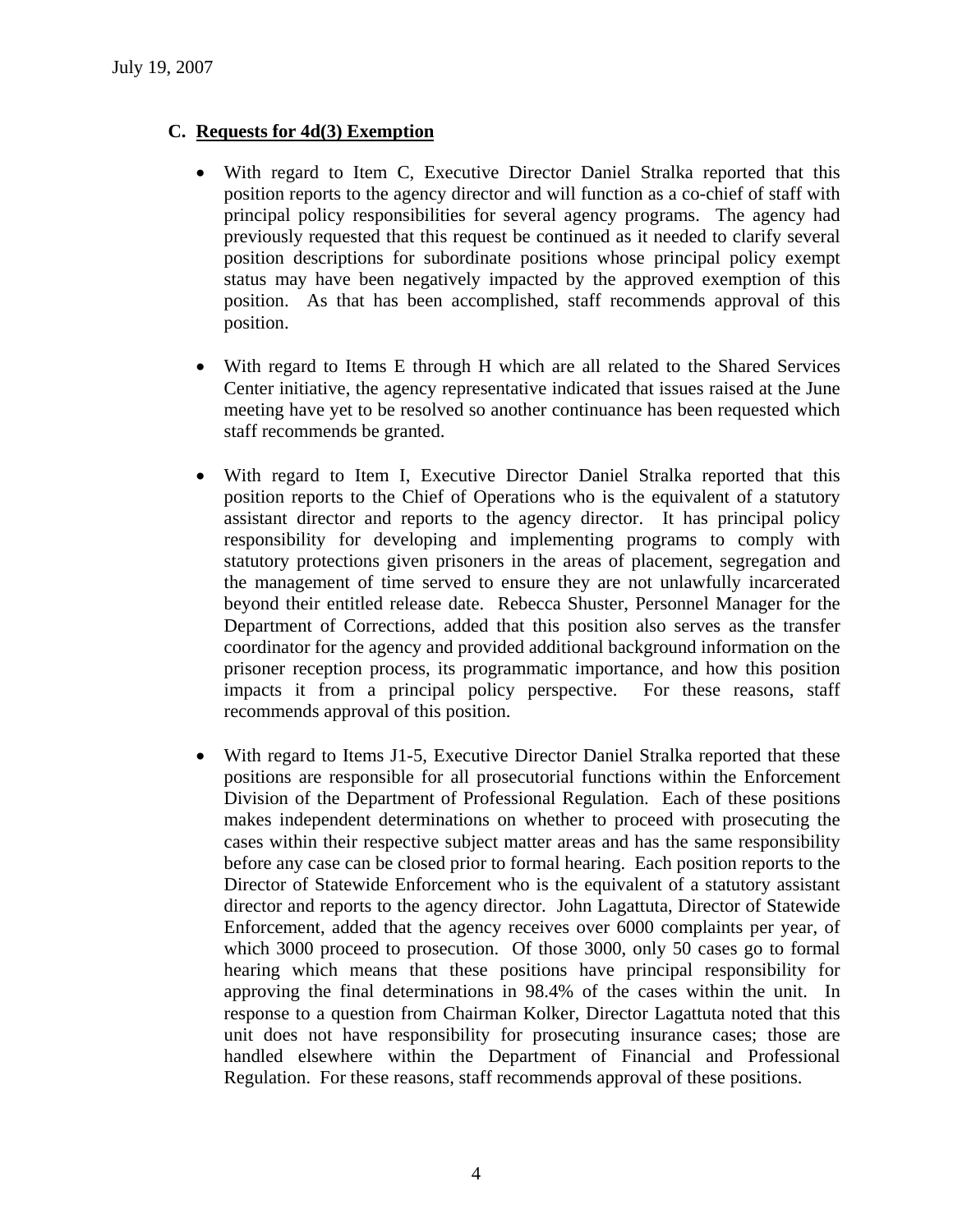• With regard to Item K, Executive Director Daniel Stralka noted that this position reports to the agency director and has principal responsibility for statewide labor negotiations and collective bargaining issues for all agencies under the jurisdiction of the Governor. For these reasons, staff recommends approval of this position.

The Commission and Executive Director Daniel Stralka noted for the record the attendance of Maureen O'Donnell, acting Director of the Department of Central Management Services, and thanked her for allotting time to attend the Commission's meeting.

### **IT WAS MOVED BY COMMISSIONER PETERSON, SECONDED BY COMMISSIONER DALIANIS, AND THE MOTION ADOPTED 5-0 TO GRANT AND CONTINUE THE REQUESTS FOR 4D(3) EXEMPTION FOR THE FOLLOWING POSITIONS:**

#### **The following 4d(3) exemption requests were granted on July 19, 2007:**

#### **C. Illinois Department of Children and Family Services**

| <b>Position Number</b>  | 40070-16-00-800-00-01               |
|-------------------------|-------------------------------------|
| <b>Position Title</b>   | Senior Public Service Administrator |
| Bureau/Division         | Director's Office                   |
| <b>Functional Title</b> | <b>Executive Deputy Director</b>    |
| Incumbent               | None                                |
| Supervisor              | Director                            |
| Location                | <b>Cook County</b>                  |

#### **I. Illinois Department of Corrections**

| <b>Position Number</b>  | 40070-29-04-020-00-01                          |
|-------------------------|------------------------------------------------|
| <b>Position Title</b>   | Senior Public Service Administrator            |
| Bureau/Division         | Operations                                     |
| <b>Functional Title</b> | Deputy Director of Offender Classification and |
|                         | <b>Population Management</b>                   |
| Incumbent               | None                                           |
| Supervisor              | Chief of Operations, who reports to Director   |
| Location                | <b>Sangamon County</b>                         |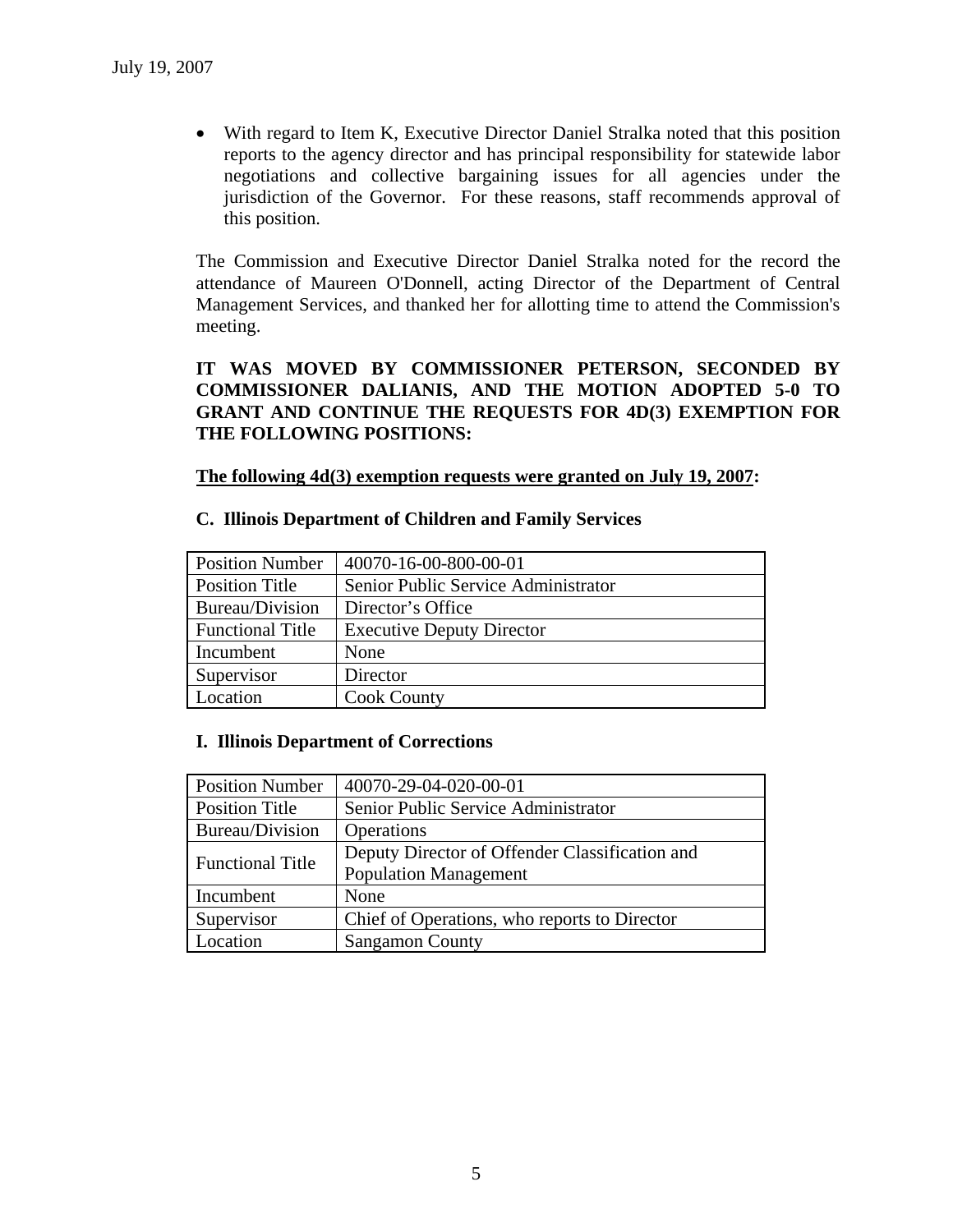| <b>Position Number</b>  | 40070-13-40-931-00-01                                 |
|-------------------------|-------------------------------------------------------|
| <b>Position Title</b>   | Senior Public Service Administrator                   |
| Bureau/Division         | <b>Professional Regulation</b>                        |
| <b>Functional Title</b> | <b>Chief of Medical Prosecutions</b>                  |
| Incumbent               | Sadzi Oliva                                           |
| Supervisor              | Director of Statewide Enforcement (who reports to the |
|                         | Director, who in turn reports to the Secretary)       |
| Location                | <b>Cook County</b>                                    |

# **J1. Illinois Dept. of Financial and Professional Regulation**

# **J2. Illinois Dept. of Financial and Professional Regulation**

| <b>Position Number</b>  | 40070-13-40-932-00-01                                 |
|-------------------------|-------------------------------------------------------|
| <b>Position Title</b>   | Senior Public Service Administrator                   |
| Bureau/Division         | Professional Regulation                               |
| <b>Functional Title</b> | <b>Chief of Business Prosecutions</b>                 |
| Incumbent               | None                                                  |
| Supervisor              | Director of Statewide Enforcement (who reports to the |
|                         | Director, who in turn reports to the Secretary)       |
| Location                | <b>Cook County</b>                                    |

# **J3. Illinois Dept. of Financial and Professional Regulation**

| <b>Position Number</b>  | 40070-13-40-933-00-01                                 |
|-------------------------|-------------------------------------------------------|
| <b>Position Title</b>   | Senior Public Service Administrator                   |
| Bureau/Division         | Professional Regulation                               |
| <b>Functional Title</b> | <b>Chief of Health Related Prosecutions</b>           |
| Incumbent               | None                                                  |
| Supervisor              | Director of Statewide Enforcement (who reports to the |
|                         | Director, who in turn reports to the Secretary)       |
| Location                | <b>Cook County</b>                                    |

# **J4. Illinois Dept. of Financial and Professional Regulation**

| <b>Position Number</b>  | 40070-13-40-934-00-01                                 |
|-------------------------|-------------------------------------------------------|
| <b>Position Title</b>   | Senior Public Service Administrator                   |
| Bureau/Division         | Professional Regulation                               |
| <b>Functional Title</b> | <b>Chief of General Prosecutions</b>                  |
| Incumbent               | <b>Bill Laskaris</b>                                  |
| Supervisor              | Director of Statewide Enforcement (who reports to the |
|                         | Director, who in turn reports to the Secretary)       |
| Location                | <b>Cook County</b>                                    |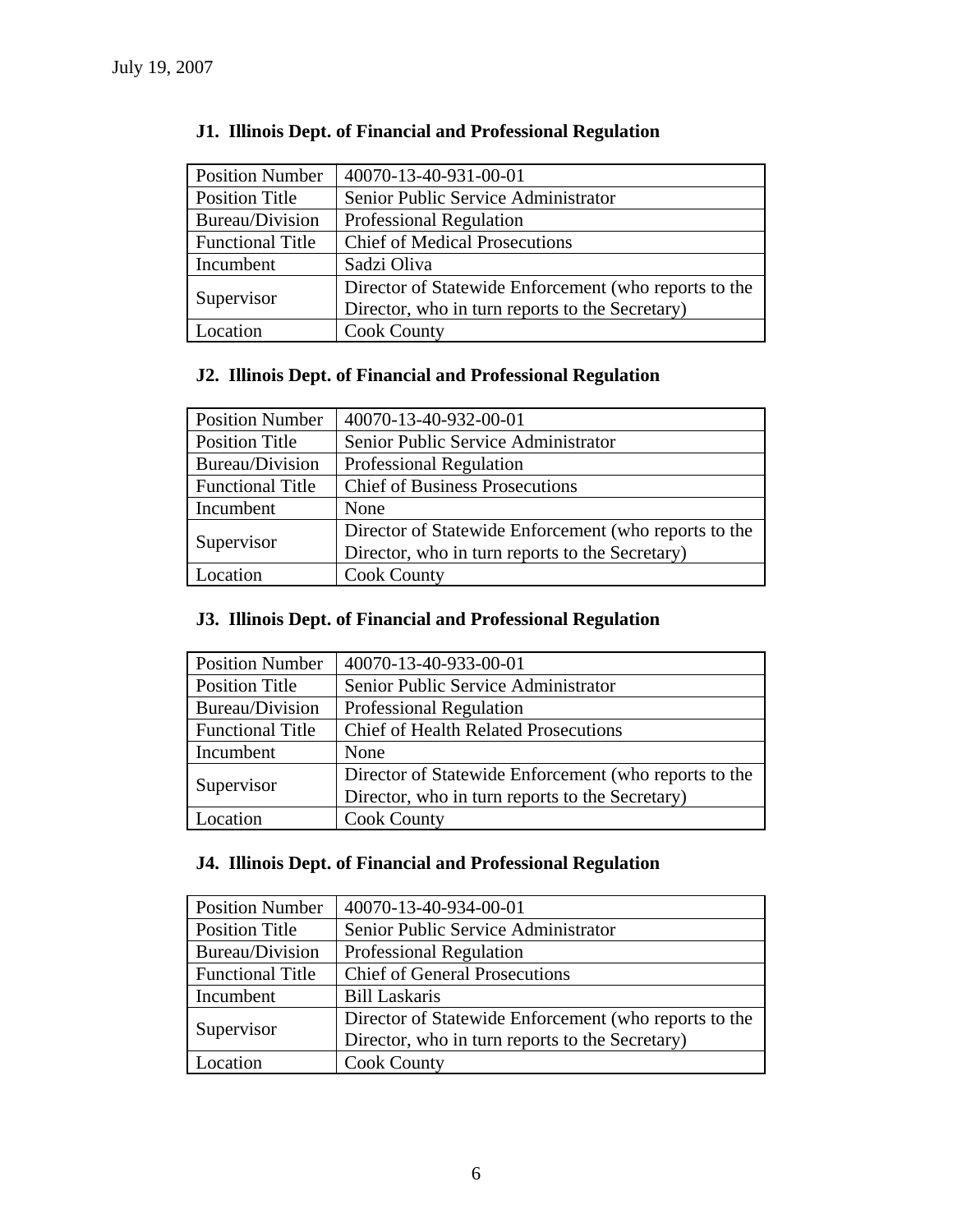| <b>Position Number</b>  | 40070-13-40-935-00-01                                 |
|-------------------------|-------------------------------------------------------|
| <b>Position Title</b>   | Senior Public Service Administrator                   |
| Bureau/Division         | Professional Regulation                               |
| <b>Functional Title</b> | <b>Chief of Real Estate Prosecutions</b>              |
| Incumbent               | Mary Benden                                           |
| Supervisor              | Director of Statewide Enforcement (who reports to the |
|                         | Director, who in turn reports to the Secretary)       |
| Location                | <b>Cook County</b>                                    |

# **J5. Illinois Dept. of Financial and Professional Regulation**

# **K. Illinois Department of Central Management Services**

| <b>Position Number</b>  | 40070-37-00-100-00-01               |
|-------------------------|-------------------------------------|
| <b>Position Title</b>   | Senior Public Service Administrator |
| Bureau/Division         | Director's Office                   |
| <b>Functional Title</b> | Deputy Director of Labor Relations  |
| Incumbent               | None                                |
| Supervisor              | Director                            |
| Location                | <b>Cook County</b>                  |

# **The following 4d(3) exemption requests were continued on July 19, 2007:**

# **E1. Illinois Department of Corrections**

| <b>Position Number</b>  | 40070-29-40-210-00-01                                |
|-------------------------|------------------------------------------------------|
| <b>Position Title</b>   | Senior Public Service Administrator                  |
| <b>Bureau/Division</b>  | <b>Public Safety Shared Services Center</b>          |
| <b>Functional Title</b> | <b>Assistant Deputy Director of Human Resources,</b> |
|                         | <b>Functional Processes</b>                          |
| Incumbent               | None                                                 |
| Supervisor              | Deputy Director of Human Resources, Public Safety    |
|                         | Shared Services Center (who reports to Director of   |
|                         | Public Safety Shared Services Center, who in turn    |
|                         | reports to the Governor)                             |
| Location                | <b>Sangamon County</b>                               |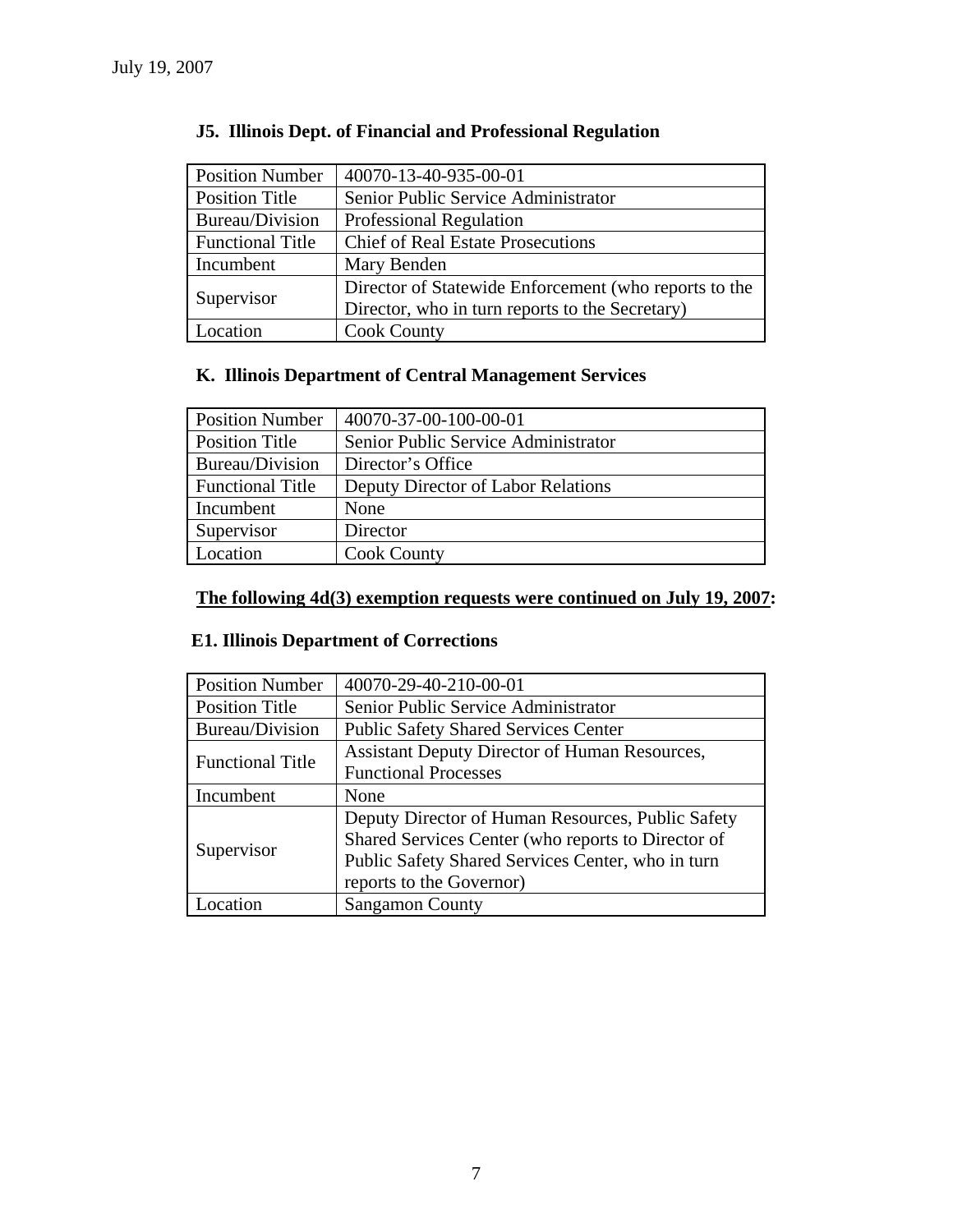# **E2. Illinois Department of Corrections**

| <b>Position Number</b>  | 40070-29-40-220-00-01                                |
|-------------------------|------------------------------------------------------|
| <b>Position Title</b>   | Senior Public Service Administrator                  |
| Bureau/Division         | <b>Public Safety Shared Services Center</b>          |
| <b>Functional Title</b> | <b>Assistant Deputy Director of Human Resources,</b> |
|                         | <b>Strategic Processes</b>                           |
| Incumbent               | None                                                 |
| Supervisor              | Deputy Director of Human Resources, Public Safety    |
|                         | Shared Services Center (who reports to Director of   |
|                         | Public Safety Shared Services Center, who in turn    |
|                         | reports to the Governor)                             |
| ocation                 | <b>Sangamon County</b>                               |

# **E3. Illinois Department of Corrections**

| <b>Position Number</b>  | 40070-29-40-420-00-01                                 |
|-------------------------|-------------------------------------------------------|
| <b>Position Title</b>   | Senior Public Service Administrator                   |
| Bureau/Division         | <b>Public Safety Shared Services Center</b>           |
| <b>Functional Title</b> | <b>Risk Assessment Project Manager</b>                |
| Incumbent               | None                                                  |
| Supervisor              | Deputy Director of Projects, Public Safety Shared     |
|                         | Services Center (who reports to Director of Public    |
|                         | Safety Shared Services Center, who in turn reports to |
|                         | the Governor)                                         |
| Location                | <b>Sangamon County</b>                                |

# **F. Illinois Dept. of Financial and Professional Regulation**

| <b>Position Number</b>  | 40070-13-00-200-00-01                    |
|-------------------------|------------------------------------------|
| <b>Position Title</b>   | Senior Public Service Administrator      |
| Bureau/Division         | Secretary's Office                       |
| <b>Functional Title</b> | <b>Chief Liaison for Human Resources</b> |
| Incumbent               | None                                     |
| Supervisor              | Secretary                                |
| Location                | <b>Cook County</b>                       |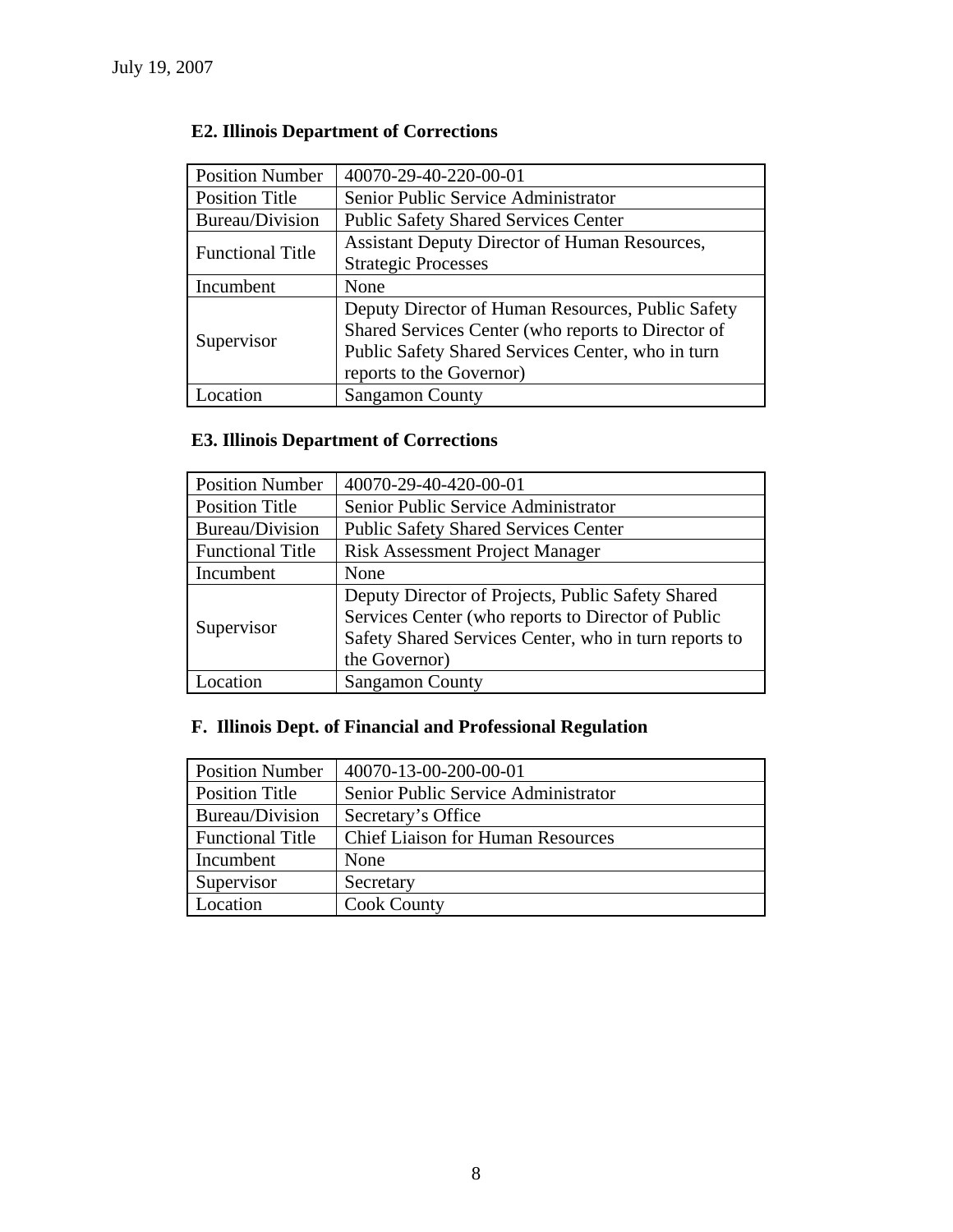| <b>Position Number</b>  | 40070-25-12-210-00-01                                 |
|-------------------------|-------------------------------------------------------|
| <b>Position Title</b>   | Senior Public Service Administrator                   |
| Bureau/Division         | Administrative & Regulatory Shared Services Center    |
| <b>Functional Title</b> | <b>Assistant Human Resources Director,</b>            |
|                         | <b>Strategic Processes</b>                            |
| Incumbent               | None                                                  |
|                         | Human Resources Director of the Administrative &      |
|                         | Regulatory Shared Services Center (who reports to the |
| Supervisor              | Director of the Administrative & Regulatory Shared    |
|                         | Services Center, who in turn reports to the Governor) |
| ocation                 | <b>Sangamon County</b>                                |

# **G. Illinois Department of Revenue**

# **H. Illinois Department of Revenue**

| <b>Position Number</b>  | 40070-25-12-220-00-01                                 |
|-------------------------|-------------------------------------------------------|
| <b>Position Title</b>   | Senior Public Service Administrator                   |
| Bureau/Division         | Administrative & Regulatory Shared Services Center    |
| <b>Functional Title</b> | <b>Assistant Human Resources Director,</b>            |
|                         | <b>Functional Processes</b>                           |
| Incumbent               | None                                                  |
|                         | Human Resources Director of the Administrative &      |
| Supervisor              | Regulatory Shared Services Center (who reports to the |
|                         | Director of the Administrative & Regulatory Shared    |
|                         | Services Center, who in turn reports to the Governor) |
| Location                | <b>Sangamon County</b>                                |

#### V. CLASS SPECIFICATIONS

#### • **None submitted.**

**IT WAS MOVED BY COMMISSIONER PETERSON, SECONDED BY COMMISSIONER DALIANIS AND THE MOTION ADOPTED 5-0 TO DISAPPROVE ANY CLASS SPECIFICATIONS RECEIVED BY THE COMMISSION NOT CONTAINED IN THIS REPORT TO ALLOW ADEQUATE STUDY.**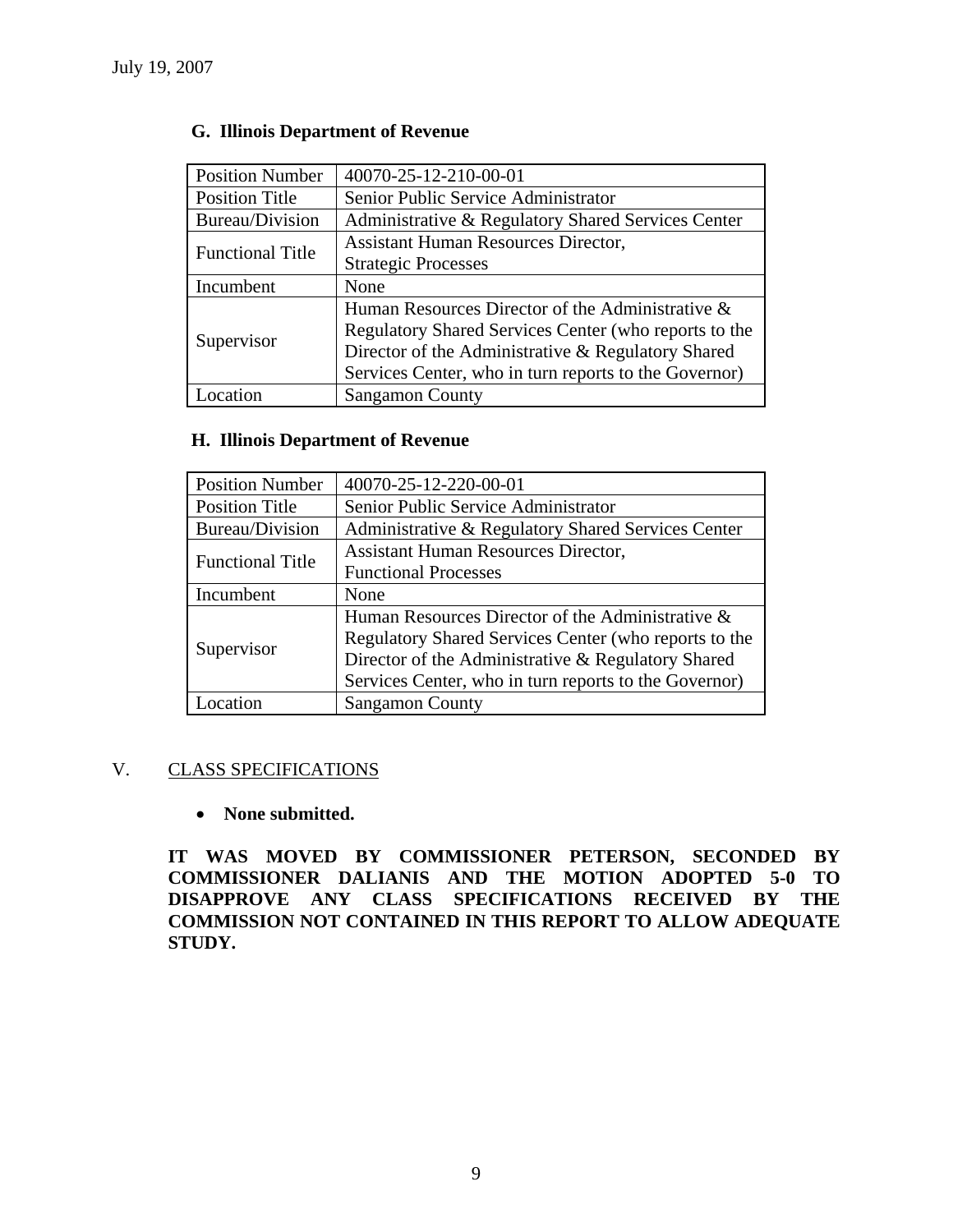#### VI. MOTION TO GO INTO EXECUTIVE SESSION

**IT WAS MOVED BY COMMISSIONER DALIANIS, SECONDED BY CHAIRMAN KOLKER, AND BY ROLL CALL VOTE THE MOTION ADOPTED 5-0 TO HOLD AN EXECUTIVE SESSION PURSUANT TO SUBSECTIONS 2(c)(1), 2(c)(4), AND 2(c)(11) OF THE OPEN MEETINGS ACT.** 

| <b>KOLKER</b>   | YES | <b>EWELL</b>    | YES |
|-----------------|-----|-----------------|-----|
| <b>PETERSON</b> | YES | <b>DALIANIS</b> | YES |
| <b>BUKRABA</b>  | YES |                 |     |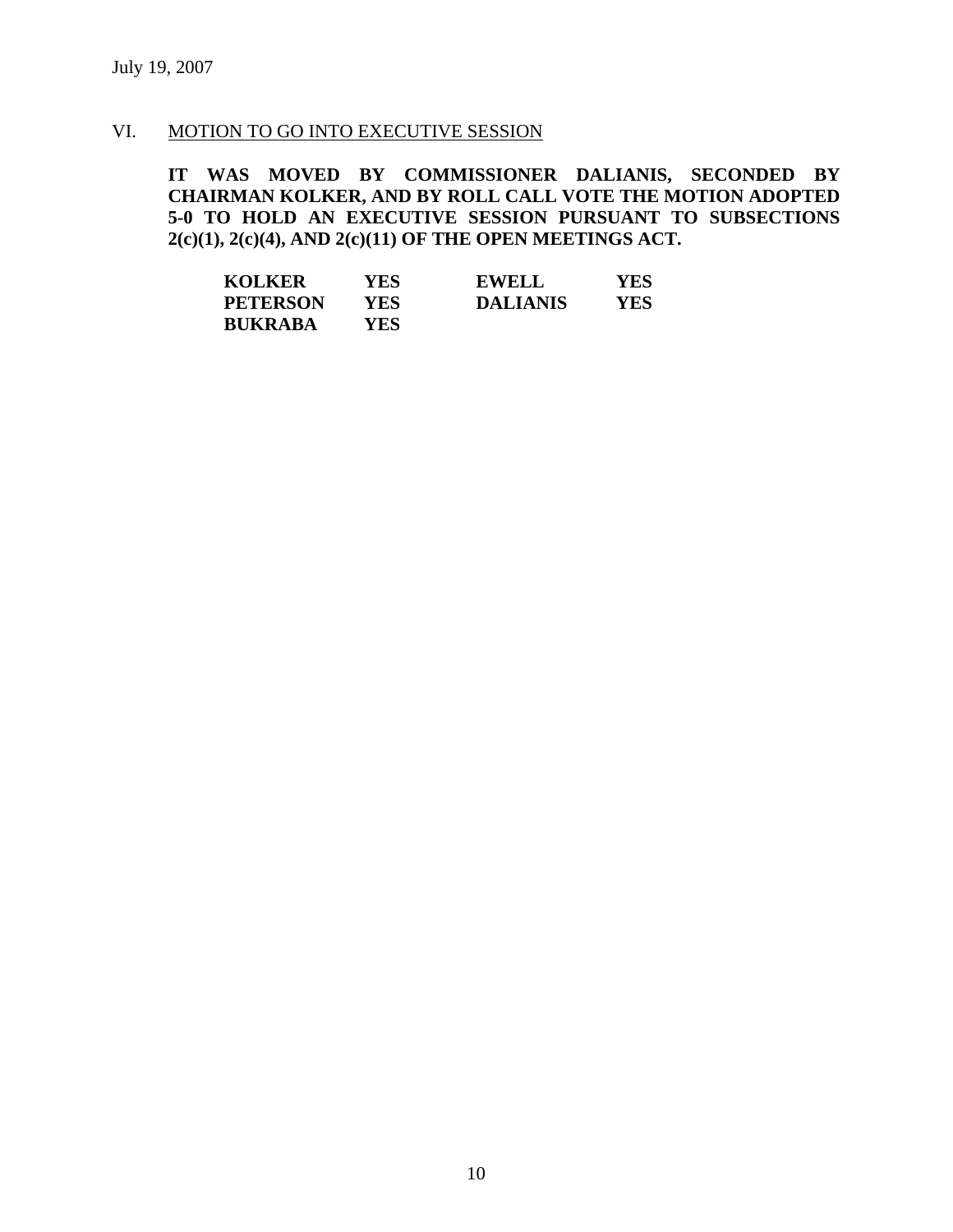#### VII. RECONVENE MEETING

Upon due and proper notice the regular meeting of the Illinois Civil Service Commission was reconvened at 160 North LaSalle Street, Suite S-901, Chicago, Illinois at 10:05 a.m.

#### PRESENT

Chris Kolker, Chairman; Raymond W. Ewell, Barbara J. Peterson, Betty A. Bukraba, and Ares G. Dalianis, Commissioners; Daniel Stralka, Executive Director; and Andrew Barris of the Commission staff.

### VIII. NON-MERIT APPOINTMENT REPORT

The Personnel Code permits non-merit appointments for a limited period of time, i.e., emergency appointments shall not exceed 60 days and shall not be renewed, and positions shall not be filled on a temporary or provisional basis for more than six months out of any twelve-month period. Consecutive non-merit appointments are not violative of the Code, however, they do present a possible evasion of merit principles and should be monitored. Set forth below is the number of consecutive non-merit appointments made by each department. These statistics are from the Department of Central Management Services' Consecutive Non-Merit Report.

| Agency                                | 5/31/07        | 6/30/07      | 6/30/06        |
|---------------------------------------|----------------|--------------|----------------|
| Agriculture                           |                | 8            | 12             |
| <b>Arts Council</b>                   | 0              |              | 0              |
| <b>Central Management Services</b>    | 6              | 9            | 3              |
| Children and Family Services          | 4              | 6            | 8              |
| Commerce and Economic Opportunity     |                |              | $\overline{2}$ |
| <b>Employment Security</b>            |                |              | $\theta$       |
| Financial and Professional Regulation | 0              | 0            | 6              |
| <b>Healthcare and Family Services</b> | 19             | 18           | 10             |
| <b>Historic Preservation</b>          | 11             | 25           | 15             |
| Human Rights Department               | 0              | 0            |                |
| <b>Human Services</b>                 | 4              | 5            | 3              |
| <b>Natural Resources</b>              | 19             | 29           | 30             |
| Property Tax Appeal Board             | $\overline{2}$ | 2            |                |
| <b>State Retirement Systems</b>       |                | 1            |                |
| Transportation                        | 30             | 28           | 25             |
| Veterans' Affairs                     | $\mathfrak{D}$ | $\mathbf{2}$ |                |
| Workers' Compensation Commission      |                |              |                |
| Totals                                | 102            | 137          |                |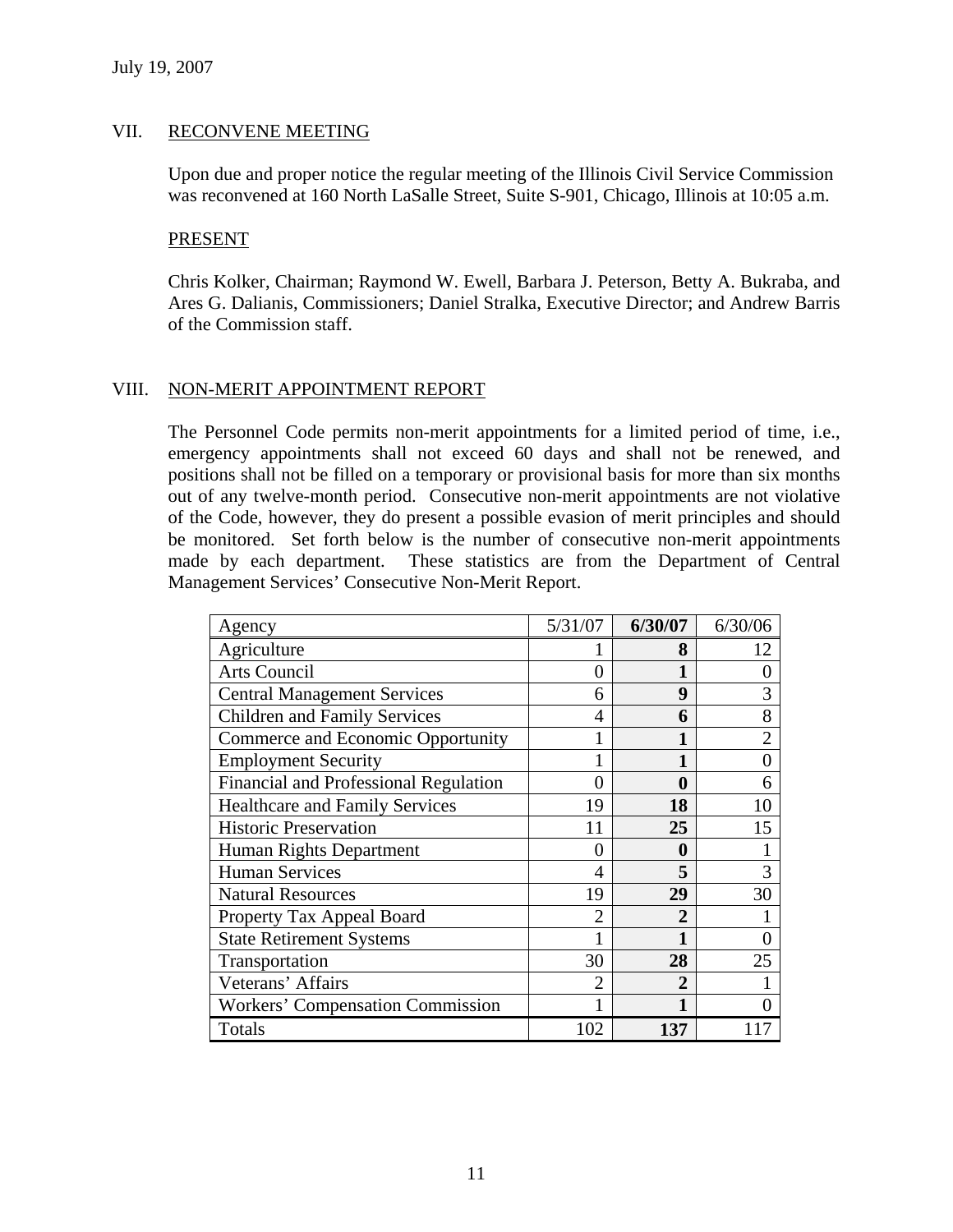#### IX. PUBLICLY ANNOUNCED DECISIONS RESULTING FROM APPEAL

### • **DISCHARGE APPEAL**

#### **DA-16-07**

| Employee  | Felicia J. Kirk                                                                                                 | <b>Appeal Date</b>      | 12/12/06                                     |
|-----------|-----------------------------------------------------------------------------------------------------------------|-------------------------|----------------------------------------------|
| Agency    | <b>DHS</b>                                                                                                      | <b>Decision Date</b>    | 7/06/07                                      |
| Type      | Discharge                                                                                                       | <b>ALJ</b>              | Daniel Stralka                               |
| Change(s) | Conduct unbecoming (loud,<br>inappropriate & disruptive);<br>neglect of duties; failure to follow<br>procedures | Recommended<br>Decision | Charges are proven and<br>warrant discharge. |

**IT WAS MOVED BY COMMISSIONER PETERSON, SECONDED BY COMMISSIONER DALIANIS AND BY ROLL CALL VOTE OF 5-0 THE MOTION ADOPTED TO AFFIRM AND ADOPT THE ADMINISTRATIVE LAW JUDGE'S RECOMMENDED DECISION THAT THE CHARGES ARE PROVEN AND DO WARRANT DISCHARGE.** 

| <b>KOLKER</b>   | YES  | <b>EWELL</b>    | YES |
|-----------------|------|-----------------|-----|
| <b>PETERSON</b> | YES- | <b>DALIANIS</b> | YES |
| <b>BUKRABA</b>  | YES  |                 |     |

#### • **DISCHARGE APPEAL**

#### **DA-30-07**

| Employee  | Candy J. Porter               | <b>Appeal Date</b>   | 2/15/07                |
|-----------|-------------------------------|----------------------|------------------------|
| Agency    | <b>DHS</b>                    | <b>Decision Date</b> | 7/06/07                |
| Type      | Discharge                     | <b>ALJ</b>           | <b>Andrew Barris</b>   |
| Change(s) | Abuse of service recipient;   | Recommended          | Charges are proven and |
|           | squeezing hands, hitting back | Decision             | warrant discharge.     |
|           | of the head & yelling.        |                      |                        |

**IT WAS MOVED BY COMMISSIONER DALIANIS, SECONDED BY COMMISSIONER BUKRABA AND BY ROLL CALL VOTE OF 4-1 THE MOTION ADOPTED TO MODIFY AND ADOPT THE ADMINISTRATIVE LAW JUDGE'S RECOMMENDED DECISION THAT THE WRITTEN CHARGES HAVE BEEN PROVEN AND DO WARRANT THE DISCHARGE OF THE EMPLOYEE. THE WRITTEN CHARGES ARE PROVEN BUT THE UNIQUE FACTUAL CIRCUMSTANCES SURROUNDING THE DISCHARGE DO NOT RISE TO THE LEVEL WHICH SOUND PUBLIC OPINION RECOGNIZES AS GOOD CAUSE FOR THE EMPLOYEE TO NO LONGER HOLD THE POSITION. THIS IS SUPPORTED BY THE RESPONDENT'S 18 YEARS OF SERVICE TO THE STATE AND THE LACK OF A DISCIPLINE ON HER**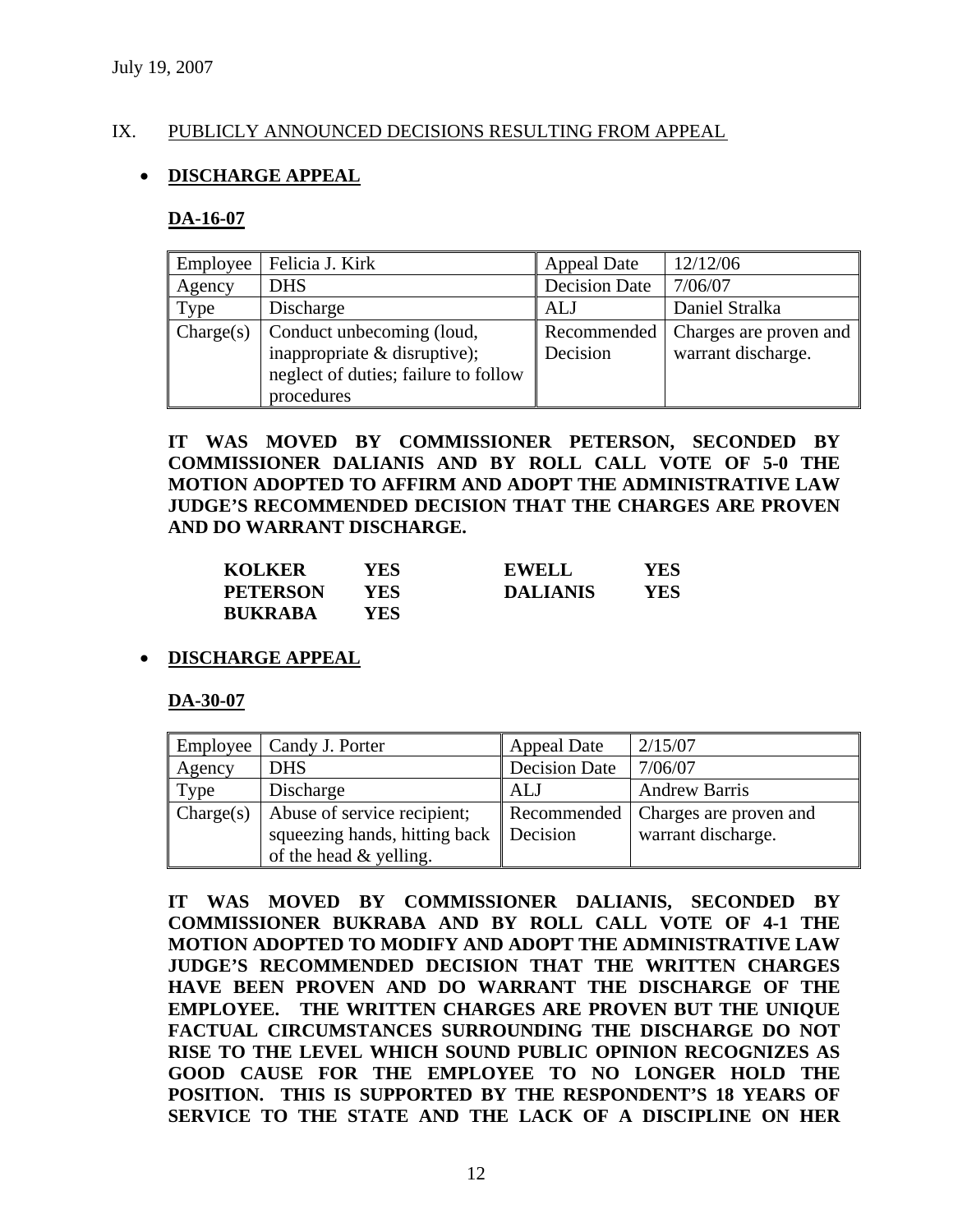**RECORD. THE COMMISSION EXPRESSLY FINDS THAT THE RESPONDENT COMMITTED THE ACTIONS SHE IS CHARGED WITH, BUT IN NO WAY IS THIS TO BE INTERPRETED TO MEAN THAT UNWARRANTED PHYSICAL CONTACT WITH CLIENTS IS AN UNDISCIPLINEABLE OFFENSE. THE SAID PROVEN CHARGES WARRANT A 90-DAY SUSPENSION IN LIEU OF DISCHARGE. IT IS FURTHER RECOMMENDED THAT THE RESPONDENT UNDERGO ANY AVAILABLE TRAINING REGARDING THE CARE OF RESIDENTS UNDER HER CHARGE.** 

| <b>KOLKER</b>   | NO  | <b>EWELL</b>    | YES |
|-----------------|-----|-----------------|-----|
| <b>PETERSON</b> | YES | <b>DALIANIS</b> | YES |
| <b>BUKRABA</b>  | YES |                 |     |

#### • **RULE VIOLATION APPEAL**

**RV-20-07**

| Employee  | <b>Gerald Swinkle</b>            | <b>Appeal Date</b>   | 12/28/06                     |
|-----------|----------------------------------|----------------------|------------------------------|
| Agency    | <b>Liquor Control Commission</b> | <b>Decision Date</b> | 6/26/07                      |
| Type      | <b>Rule Violation</b>            | ALJ                  | Daniel Stralka               |
| Change(s) | Hiring practice violated         | Proposed             | Facts do not establish any   |
|           | Section 8b.7 of the Personnel    | Finding              | violation of Section 8b.7 of |
|           | Code (veteran preference)        |                      | the Personnel Code.          |

**IT WAS MOVED BY CHAIRMAN KOLKER, SECONDED BY COMMISSIONER BUKRABA AND BY ROLL CALL VOTE OF 5-0 THE MOTION ADOPTED TO AFFIRM AND ADOPT THE ADMINISTRATIVE LAW JUDGE'S PROPOSED FINDING THAT THE FACTS DO NOT ESTABLISH ANY VIOLATION OF SECTION 8B.7 OF THE PERSONNEL CODE.** 

| <b>KOLKER</b>   | <b>YES</b> | <b>EWELL</b>    | YES |
|-----------------|------------|-----------------|-----|
| <b>PETERSON</b> | YES        | <b>DALIANIS</b> | YES |
| <b>BUKRABA</b>  | YES        |                 |     |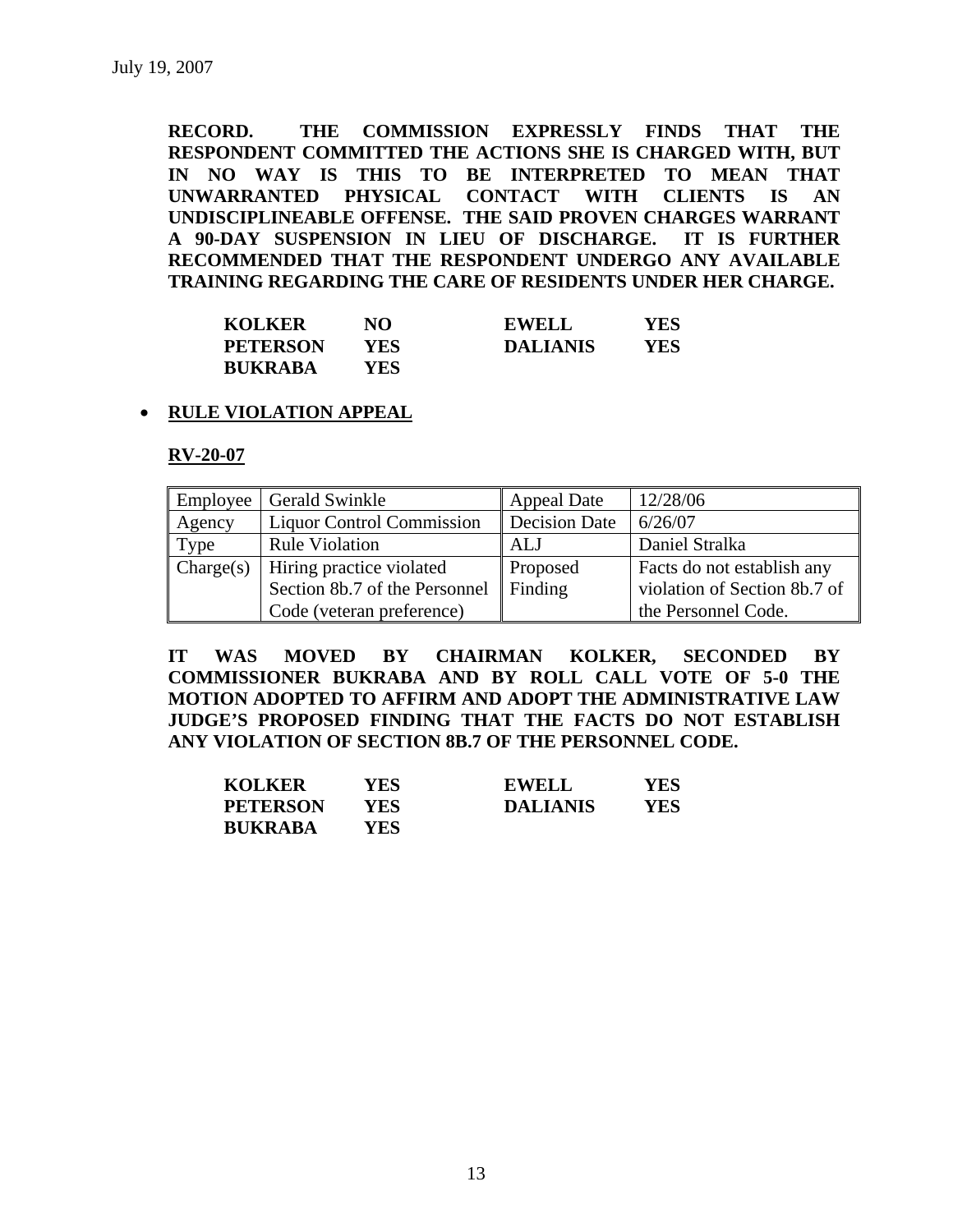# X. APPEALS TERMINATED WITHOUT DECISION ON THE MERITS

# • **WITHDRAWN**

#### **DA-24-07**

|           | Employee   Rosalind Leonard-Coleman | <b>Appeal Date</b>   | 1/10/07              |
|-----------|-------------------------------------|----------------------|----------------------|
| Agency    | <b>HFS</b>                          | <b>Decision Date</b> | 6/25/07              |
| Type      | Discharge                           | ALJ                  | Daniel Stralka       |
| Change(s) | Tardiness; personal use of          | Recommended          | Dismissed subject to |
|           | state equipment (computer           | Decision             | Commission approval; |
|           | and telephone)                      |                      | withdrawn (settled). |

# • **DISMISSAL**

#### **S-40-07**

| Employee  | Diane Erickson-Rodney <sup>1</sup> | <b>Appeal Date</b>   | 4/25/07                          |
|-----------|------------------------------------|----------------------|----------------------------------|
| Agency    | <b>DCFS</b>                        | <b>Decision Date</b> | 6/29/07                          |
| Type      | Suspension                         | ALJ                  | Daniel Stralka                   |
| Change(s) | Failure to follow a                | Recommended          | Dismissed subject to             |
|           | directive (attend                  | Decision             | Commission approval; default     |
|           | meeting) and misuse of             |                      | (no show at hearing) and no      |
|           | time (absent without)              |                      | jurisdiction (suspension did not |
|           | authorization)                     |                      | exceed 30 days and appeal not    |
|           |                                    |                      | timely filed).                   |

#### • **DISMISSAL**

# **DA-43-07**

| Employee  | Terry W. Spurlin | Appeal Date          | 6/04/07                              |
|-----------|------------------|----------------------|--------------------------------------|
| Agency    | Workers' Comp.   | <b>Decision Date</b> | 6/29/07                              |
|           | Commission       |                      |                                      |
| Type      | Discharge        | ALJ                  | Daniel Stralka                       |
| Change(s) | Not available    | Recommended          | Dismissed subject to Commission      |
|           |                  | Decision             | approval; no jurisdiction (employee) |
|           |                  |                      | appointed to exempt position).       |

<sup>1&</sup>lt;br>
<sup>1</sup> Diane Erickson-Rodney's appeal was filed by her daughter, Simone Travis. Ms. Erickson-Rodney passed away April 7, 2007.